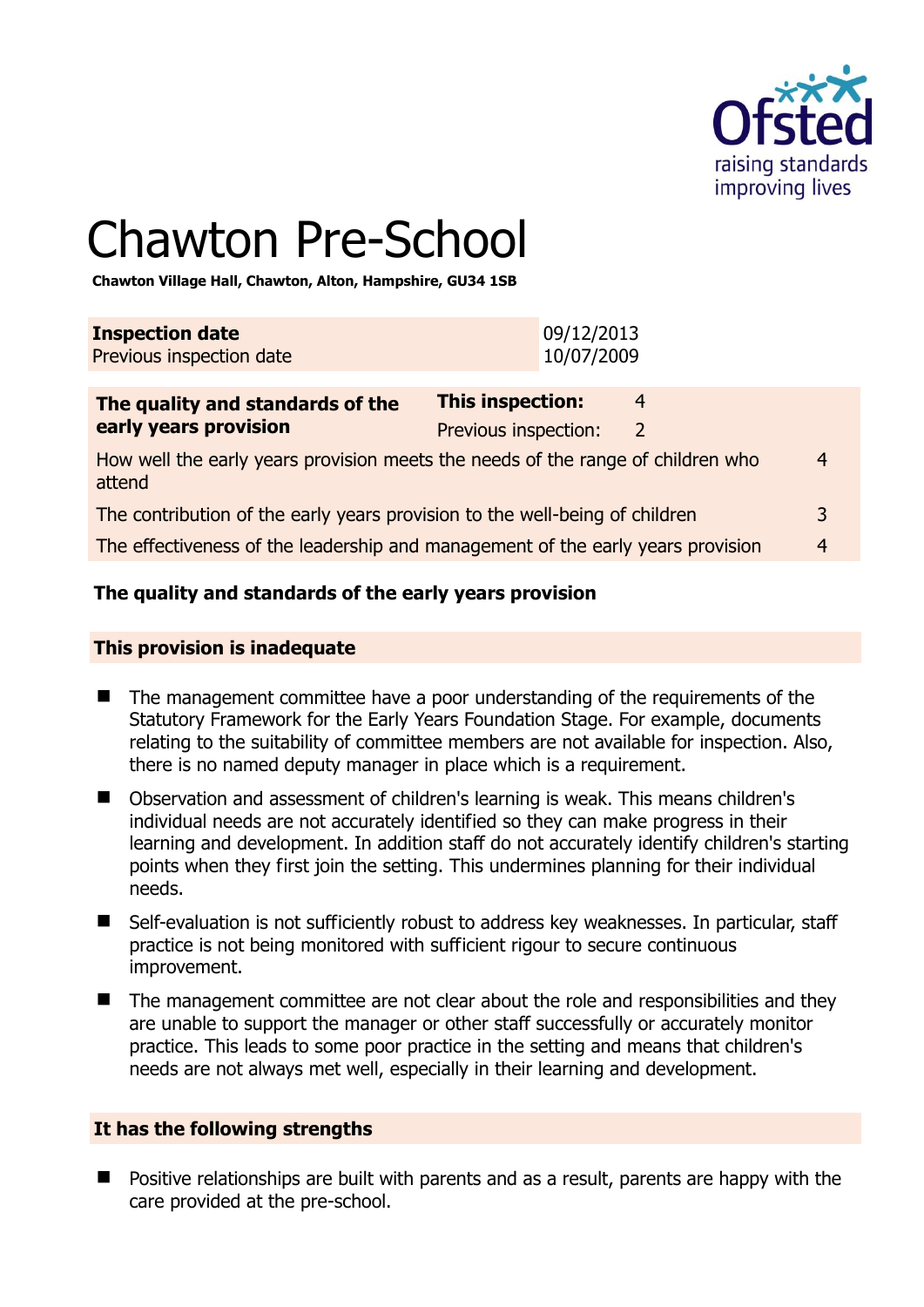- Children build secure attachments with staff. This ensures that they are settled and happy in their provision.
- Links with providers, such as when children move onto school are well established.

#### **Information about this inspection**

Inspections of registered early years provision are:

- scheduled at least once in every inspection cycle the current cycle ends on 31 July 2016
- scheduled more frequently where Ofsted identifies a need to do so, for example where provision was previously judged inadequate
- brought forward in the inspection cycle where Ofsted has received information that suggests the provision may not be meeting the legal requirements of the Early Years Foundation Stage or where assessment of the provision identifies a need for early inspection
- prioritised where we have received information that the provision is not meeting the requirements of the Early Years Foundation Stage and which suggests children may not be safe
- scheduled at the completion of an investigation into failure to comply with the requirements of the Early Years Foundation Stage.

The provision is also registered on the voluntary and compulsory parts of the Childcare Register. This report includes a judgment about compliance with the requirements of that register.

#### **Inspection activities**

- $\blacksquare$ The inspector took account of the views of parents spoken to on the day of the inspection.
- $\blacksquare$ The inspector held meetings with the manager and chair of the management committee.
- The inspector looked at various documents, including policies and procedures, records of children and evidence of the suitability of staff.
- $\blacksquare$  The inspector held discussions with key persons and staff.
- $\blacksquare$  The inspector observed activities in the main hall.

# **Inspector**

Jane Franks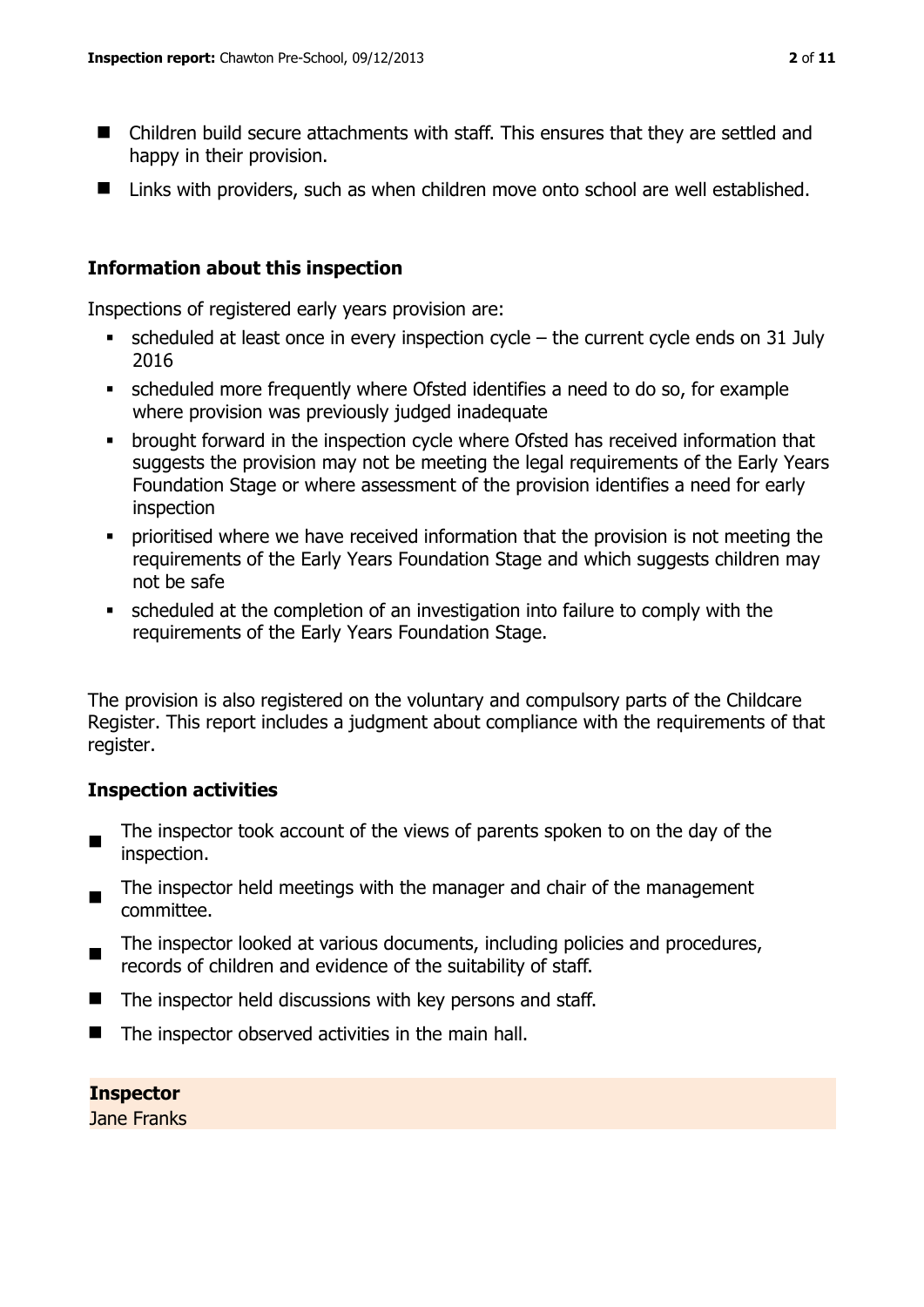#### **Full report**

#### **Information about the setting**

Chawton Pre-School opened in 1992 and is run by a voluntary management committee, made up of parents of children at the pre-school. It operates from Chawton Village Hall and children have access to an enclosed outdoor area. There are currently 19 children from two-years-six-months to under five years on roll. The setting is currently in receipt of funding for the early education of three and four-year-olds. The setting is registered on the Early Years Register and on the compulsory and voluntary parts of the Childcare Register. The pre-school operates during term time and is open on a Monday between 9.15am and 1.15pm, on a Tuesday and Wednesday between 9.15am and 3.15pm, and on a Thursday and Friday between 9.15am - 12.15pm. The group supports children with learning difficulties and/or disabilities. The pre-school employs four members of staff. All staff hold an appropriate early years qualifications. The setting receives support from the local authority.

#### **What the setting needs to do to improve further**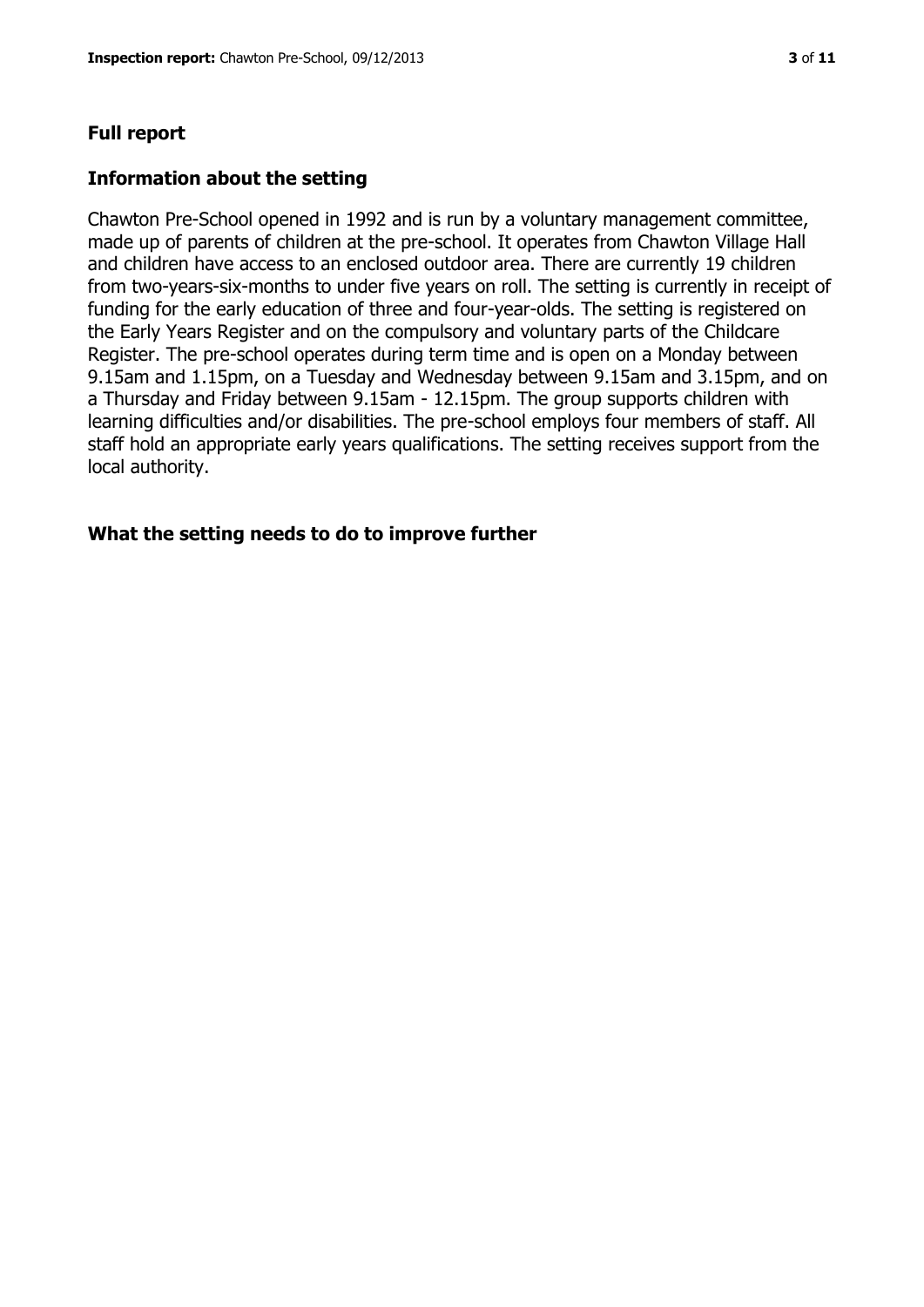#### **To meet the requirements of the Early Years Foundation Stage the provider must:**

- ensure there is a named deputy who, in your judgement, is capable and qualified to take charge in the manager's absence
- make records easily accessible and available for inspection by Ofsted. This is with particular reference to vetting checks carried out on committee members
- improve the knowledge and understanding of the management committee so that members fully understand their roles in monitoring practice and supporting the manager so that all requirements of the Statutory framework for the Early Years Foundation Stage are met.
- implement an effective assessment system to help staff understand children's level of achievement, interests and learning styles, and use this to plan and shape learning experiences for each child reflecting those observations
- $\blacksquare$  foster a culture of mutual support, teamwork and continuous improvement which encourages the confidential discussion of sensitive issues and identifies clear areas of weakness, developing targeted plans to bring about required improvements.
- improve the depth and breadth of information gathered of children's prior skills on starting the pre-school, so that staff have an accurate, all-round overview of each child's starting points to plan for their needs from the outset.

#### **Inspection judgements**

#### **How well the early years provision meets the needs of the range of children who attend**

Staff have some understanding of children's learning and development needs. They provide appropriate levels of support enabling children to make active choices about their play. The pre-school is very well resourced and set out to provide children with a range of toys, resources and activities to cover all areas of their development. Planning is in place and generally covers all areas of learning both indoors and in the enclosed outdoor area. Staff observe children at play to gain an awareness of what they enjoy and can do. However, the system for assessing children's development is not effective. Staff do not asses children's progress beyond the progress check for two year old children in all areas of learning. The lack of systematic assessment and tracking of children's progress results in their next steps in learning not being identified or being incorporated into the planning. Consequently, their learning and development is not supported limiting their independence and opportunities to build on necessary skills in readiness for school.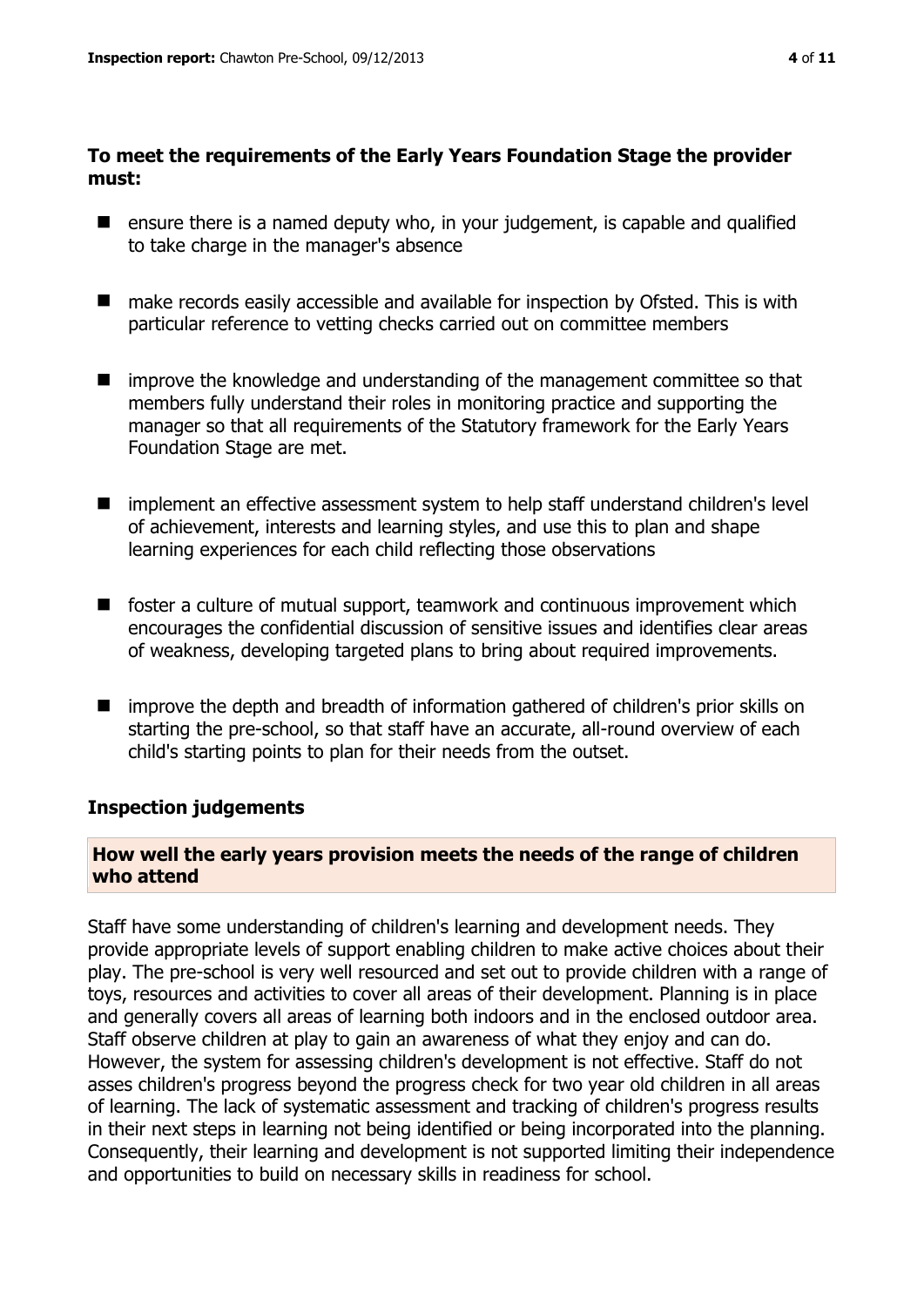Overall, staff are familiar with the prime and specific areas of learning and provide a range of resources and activities to cover these. Children use their imaginations as they play alongside peers, incorporating different play scenarios with the dolls and dressing up clothes. Children have the opportunity to develop their skills writing. They role play schools, using pencils and note pads to make marks engaged in play, they call out their names, supporting school readiness. Children have opportunities to express themselves creatively. For example, children enjoy painting. Staff interact with children, extending their learning with open questions to support colour recognition. Children show confidence when asking for adult support and participation. Children enjoy puzzles, actively engaging in learning skills such as shape recognition.

A key person system is in operation. They work with parents to gather information about their key child when they first start at the pre-school. However, staff do not gather enough detail to identify children's starting points for their learning. This means that staff are unable to plan for children's individual needs. Staff liaise with parents as they arrive and collect their children building relationships and using opportunities to share information. Parents are aware they can look at their child's learning journey at any time. Planned occasions, such as parent coffee mornings, are used as informal opportunities to share information with member of staff and the committee and look at their children's photo books but these do not identify information about children's progress. The preschool works with external agencies to support children and their families and has secure relationships with local schools to support children as they move on in their education.

#### **The contribution of the early years provision to the well-being of children**

Children settle well and benefit from high staffing ratios. Children generally feel safe because the premises are secure enabling them to move confidently within the pre-school. Each child has their own key person who works to establish close relationships contributing to a smooth transition from home. This helps children quickly settle in their environment, and the daily routines become familiar to children, helping them to feel settled. Children behave well and play cooperatively. Adequate strategies are in place to manage children's behaviour. For example, children are praised when they do something well, such as helping to tidy away resources at lunch time. This helps to build children's self-esteem and sense of achievement.

Through the daily routine, children are developing an understanding of how to keep themselves safe. For example, staff remind children not to run when inside in case they fall and hurt themselves. Children's health is maintained as they follow personal hygiene routines. Children enjoy a range of healthy and nutritious snacks including fresh fruit and crackers and children eat very well. Children pour their own drinks to develop coordination and independence. Children enjoy fresh air and exercise in the outdoor play area. Therefore, children develop their physical skills and their well-being is supported.

Parents are complimentary about the care their children receive and feel that staff are friendly and approachable. Partnership working with others, such as the local family centre, has been established and this has been found to be beneficial in supporting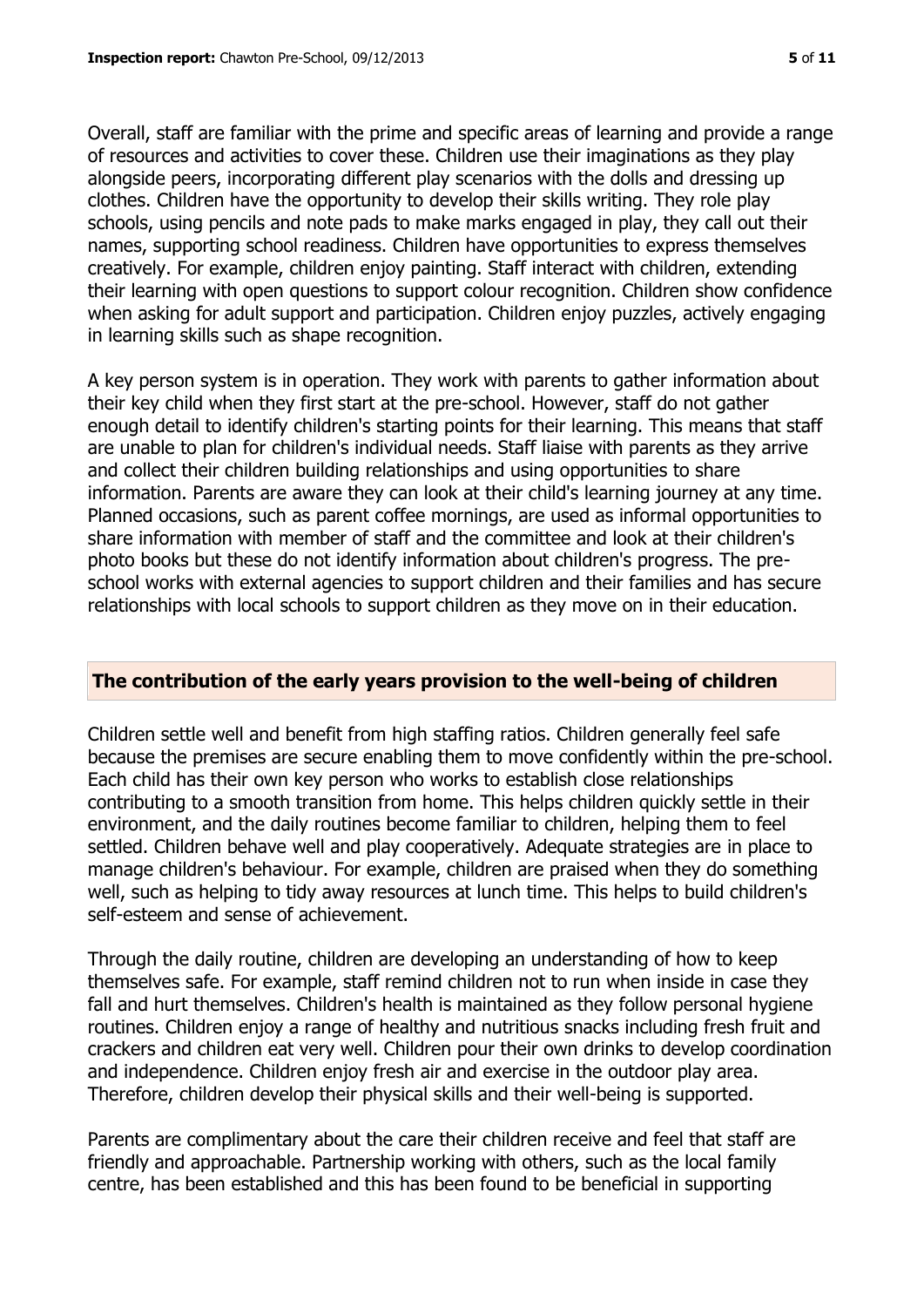children and their families. Positive links with other early years settings, such as the local schools, help children to make smooth transitions when moving on to the next stage in their learning. Systems for working with parents and other agencies help to ensure children with special educational needs and/or disabilities are given valuable support. Parents are welcomed into pre-school. Settling-in visits are arranged and they stay with their children for short periods helping them to build relationships with staff and familiarise themselves with the pre-school.

#### **The effectiveness of the leadership and management of the early years provision**

The leadership and management is inadequate because the management committee are not clear about their roles and responsibilities regarding and as a result there are several breaches of safeguarding and welfare and learning and development requirements of the Statutory Framework for the Early Years Foundation Stage. The manager recognises that there are some areas that require development and she has been working hard with her staff team to address some of the issues. However, she receives insufficient support from the committee. For example, the deputy manager has recently left and there are currently no plans to replace her. This is a breach of requirements and limits the support available to the manager. The manager has been requesting support from the committee for a year and at this point no further support has been offered. This demonstrates that the committee are unable to help the manager to meet the requirements.

Policies and procedures are in place and shared with staff and parents to ensure that all are aware of the expectations of the pre-school and the relevant procedures to promote children's safety. Risk assessments are in place and reviewed regularly, further supporting children's well-being. However, some documents relating to the suitability checks carried out on committee members are kept off site and are not accessible to the inspector. This has not been agreed by Ofsted and as such, the setting is in breach of a specific legal requirement.

Safeguarding arrangements in relation to child protection have been established. This includes having named designated persons responsible for ensuring the correct safeguarding procedures are followed if there was a concern. Also, all staff undertake safeguarding training to help them understand their roles and responsibilities. This is regularly updated. Recruitment and induction procedures ensure staff are safe and suitable to work with children. Staff are vigilant about the security of the premises and check all visitors before entry. Suitable procedures are in place to manage the deployment of staff and the maintenance of the required adult-to child ratios to protect children.

Staff are monitored and appraised appropriately. However, systems for monitoring children's progress are not clearly established as observation and assessment is not embedded into practice. Consequently, children do not progress as well as they should and therefore the learning and development requirements are not met. The manager has a self-evaluation system in place to monitor practice and evaluate the views of others, such as parents. However, this process is not sufficiently robust to systematically monitor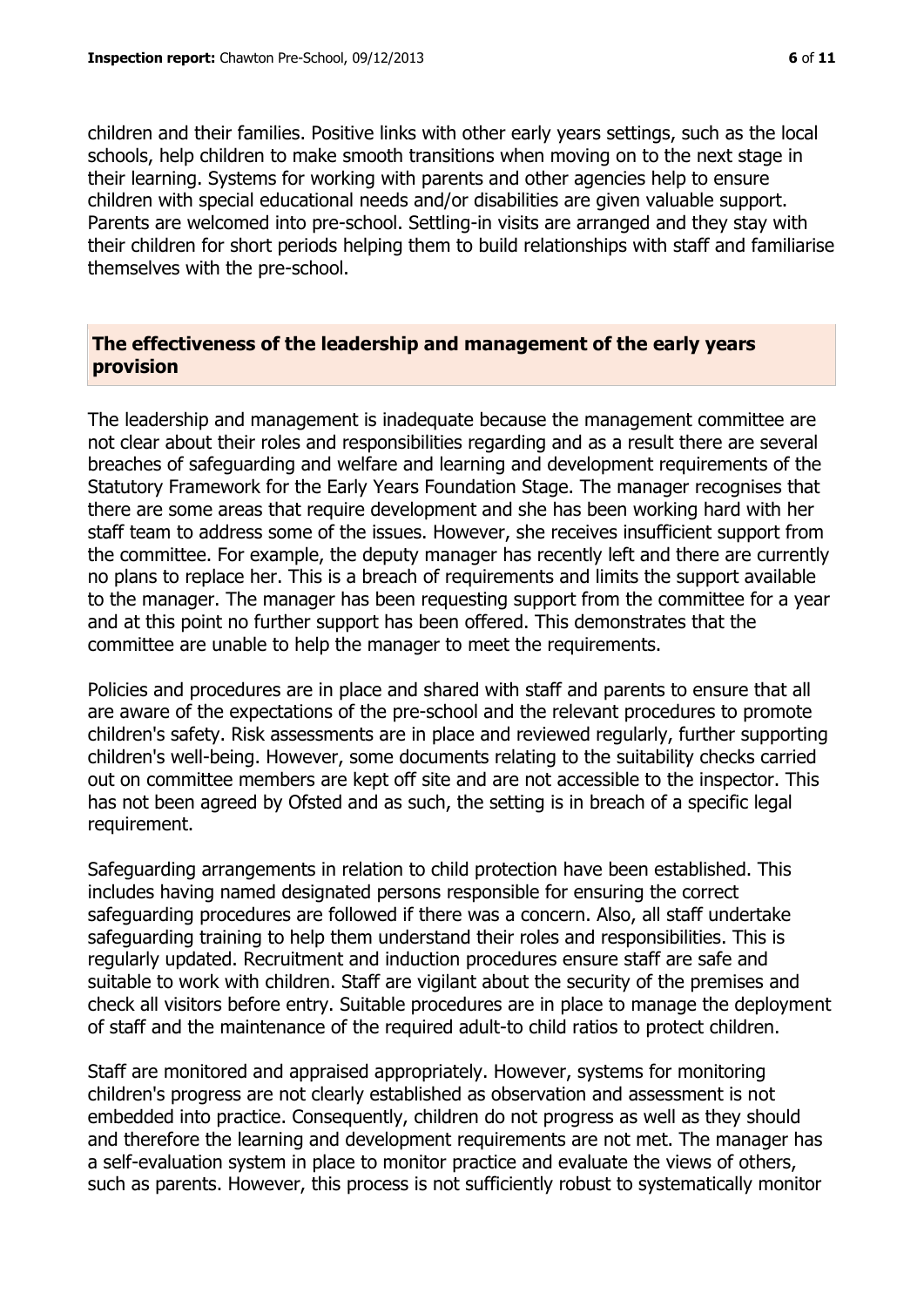the quality of the provision, in particular staff practice. This is because it does not clearly identify priorities to secure future improvement. Recommendations made at the last inspection have only been partially addressed.

## **The Childcare Register**

| The requirements for the compulsory part of the Childcare Register are | Met |
|------------------------------------------------------------------------|-----|
| The requirements for the voluntary part of the Childcare Register are  | Met |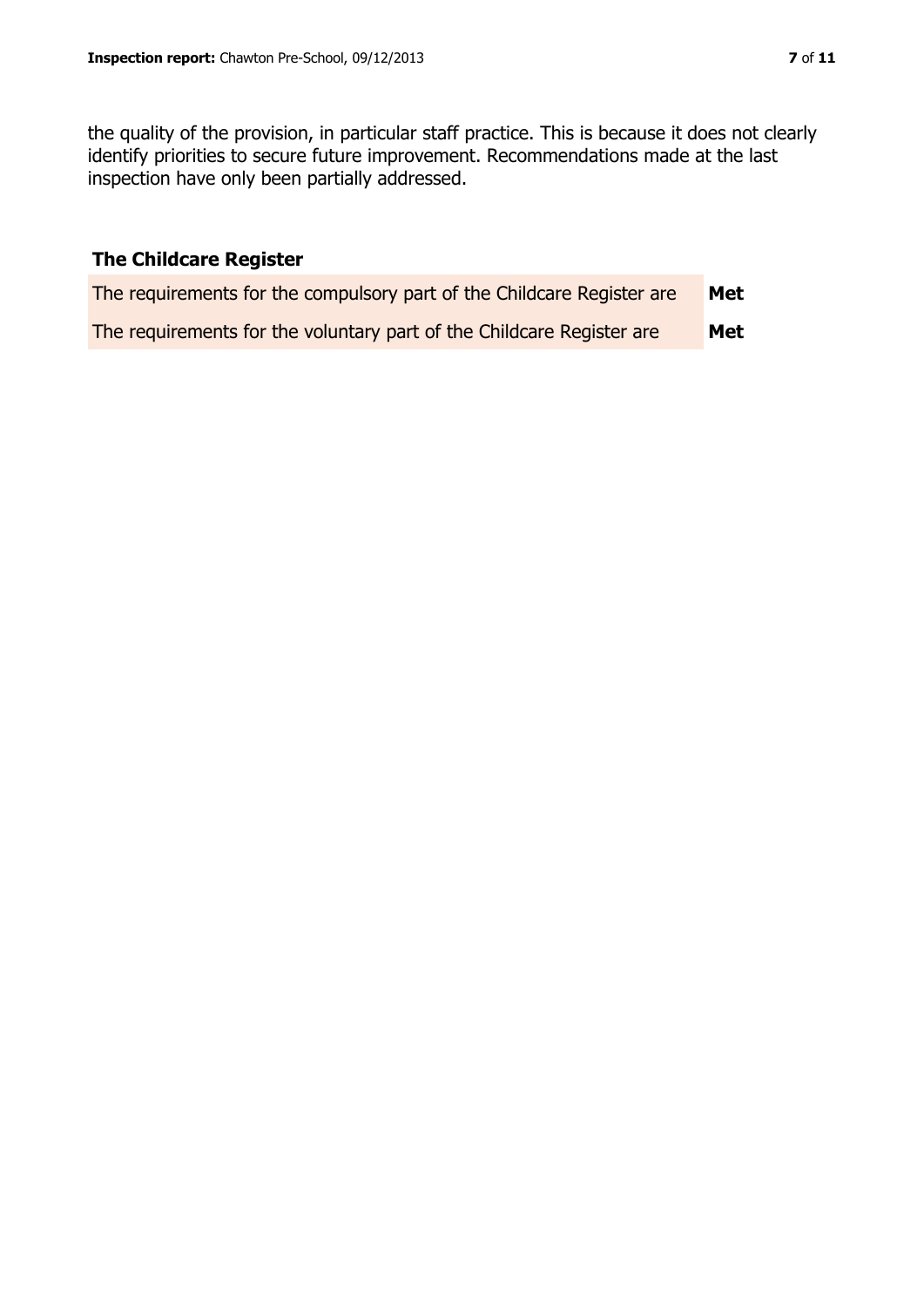# **What inspection judgements mean**

## **Registered early years provision**

| <b>Grade</b> | <b>Judgement</b>        | <b>Description</b>                                                                                                                                                                                                                                                                                                                                                                                |
|--------------|-------------------------|---------------------------------------------------------------------------------------------------------------------------------------------------------------------------------------------------------------------------------------------------------------------------------------------------------------------------------------------------------------------------------------------------|
| Grade 1      | Outstanding             | Outstanding provision is highly effective in meeting the needs<br>of all children exceptionally well. This ensures that children are<br>very well prepared for the next stage of their learning.                                                                                                                                                                                                  |
| Grade 2      | Good                    | Good provision is effective in delivering provision that meets<br>the needs of all children well. This ensures children are ready<br>for the next stage of their learning.                                                                                                                                                                                                                        |
| Grade 3      | Requires<br>improvement | The provision is not giving children a good standard of early<br>years education and/or there are minor breaches of the<br>safeguarding and welfare requirements of the Early Years<br>Foundation Stage. It will be monitored and inspected within<br>twelve months of the date of this inspection.                                                                                               |
| Grade 4      | Inadequate              | Provision that is inadequate requires significant improvement<br>and/or enforcement action. The provision is failing to give<br>children an acceptable standard of early years education and/or<br>is not meeting the safeguarding and welfare requirements of<br>the Early Years Foundation Stage. It will be monitored and<br>inspected again within six months of the date of this inspection. |
| Met          |                         | The provision has no children on roll. The inspection judgement<br>is that the provider continues to meet the requirements for<br>registration.                                                                                                                                                                                                                                                   |
| Not met      |                         | The provision has no children on roll. The inspection judgement<br>is that the provider does not meet the requirements for<br>registration.                                                                                                                                                                                                                                                       |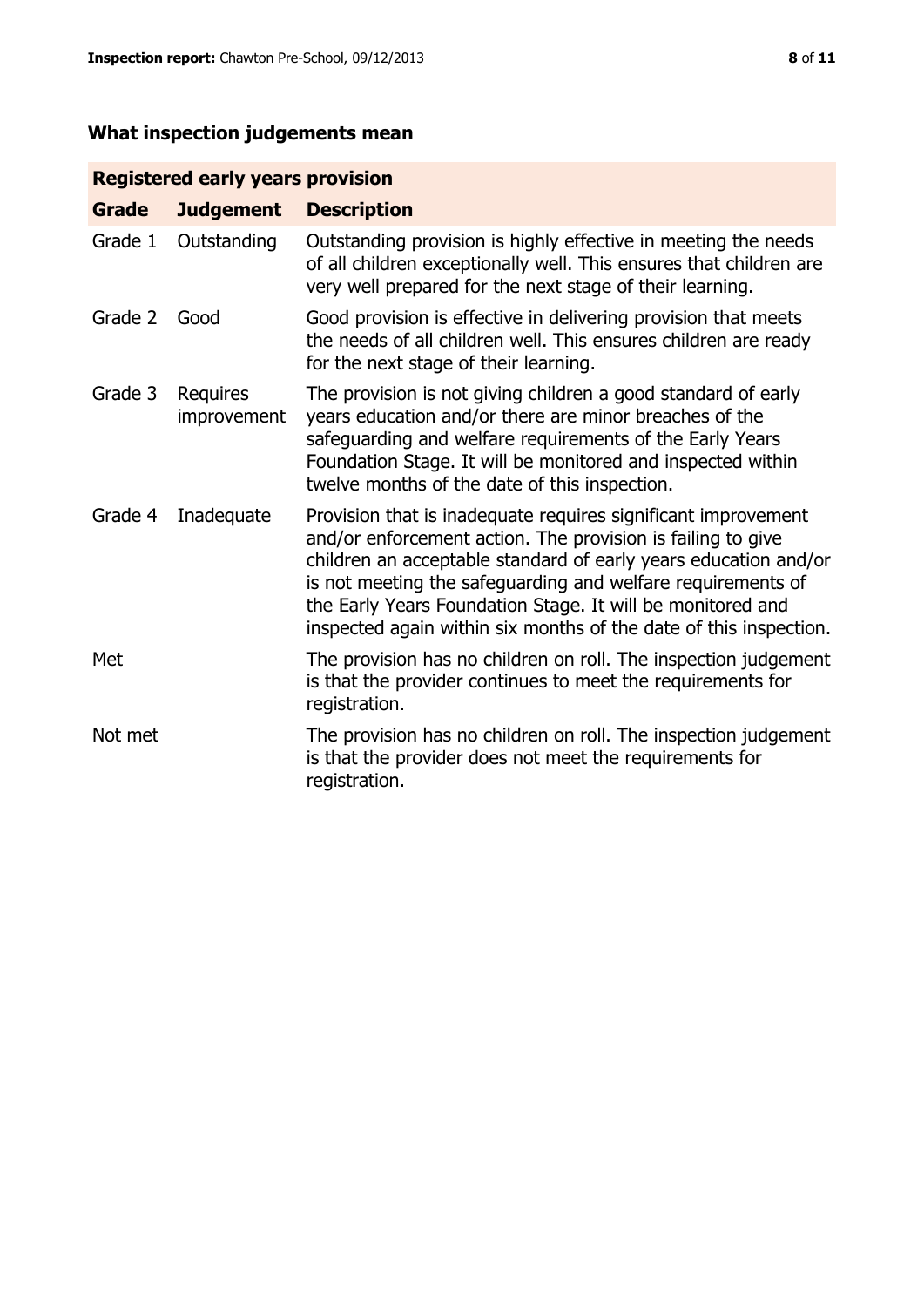#### **Inspection**

This inspection was carried out by Ofsted under sections 49 and 50 of the Childcare Act 2006 on the quality and standards of provision that is registered on the Early Years Register. The registered person must ensure that this provision complies with the statutory framework for children's learning, development and care, known as the Early Years Foundation Stage.

#### **Setting details**

| Unique reference number            | 109858                               |
|------------------------------------|--------------------------------------|
| <b>Local authority</b>             | Hampshire                            |
| <b>Inspection number</b>           | 943909                               |
| <b>Type of provision</b>           | Sessional provision                  |
| <b>Registration category</b>       | Childcare - Non-Domestic             |
| Age range of children              | $2 - 5$                              |
| <b>Total number of places</b>      | 26                                   |
| Number of children on roll         | 19                                   |
| <b>Name of provider</b>            | Circle Playgroup (Chawton) Committee |
| <b>Date of previous inspection</b> | 10/07/2009                           |
| <b>Telephone number</b>            |                                      |

Any complaints about the inspection or the report should be made following the procedures set out in the guidance *'Complaints procedure: raising concerns and making complaints* about Ofsted', which is available from Ofsted's website: www.ofsted.gov.uk. If you would like Ofsted to send you a copy of the guidance, please telephone 0300 123 4234, or email enquiries@ofsted.gov.uk.

# **Type of provision**

For the purposes of this inspection the following definitions apply:

Full-time provision is that which operates for more than three hours. These are usually known as nurseries, nursery schools and pre-schools and must deliver the Early Years Foundation Stage. They are registered on the Early Years Register and pay the higher fee for registration.

Sessional provision operates for more than two hours but does not exceed three hours in any one day. These are usually known as pre-schools, kindergartens or nursery schools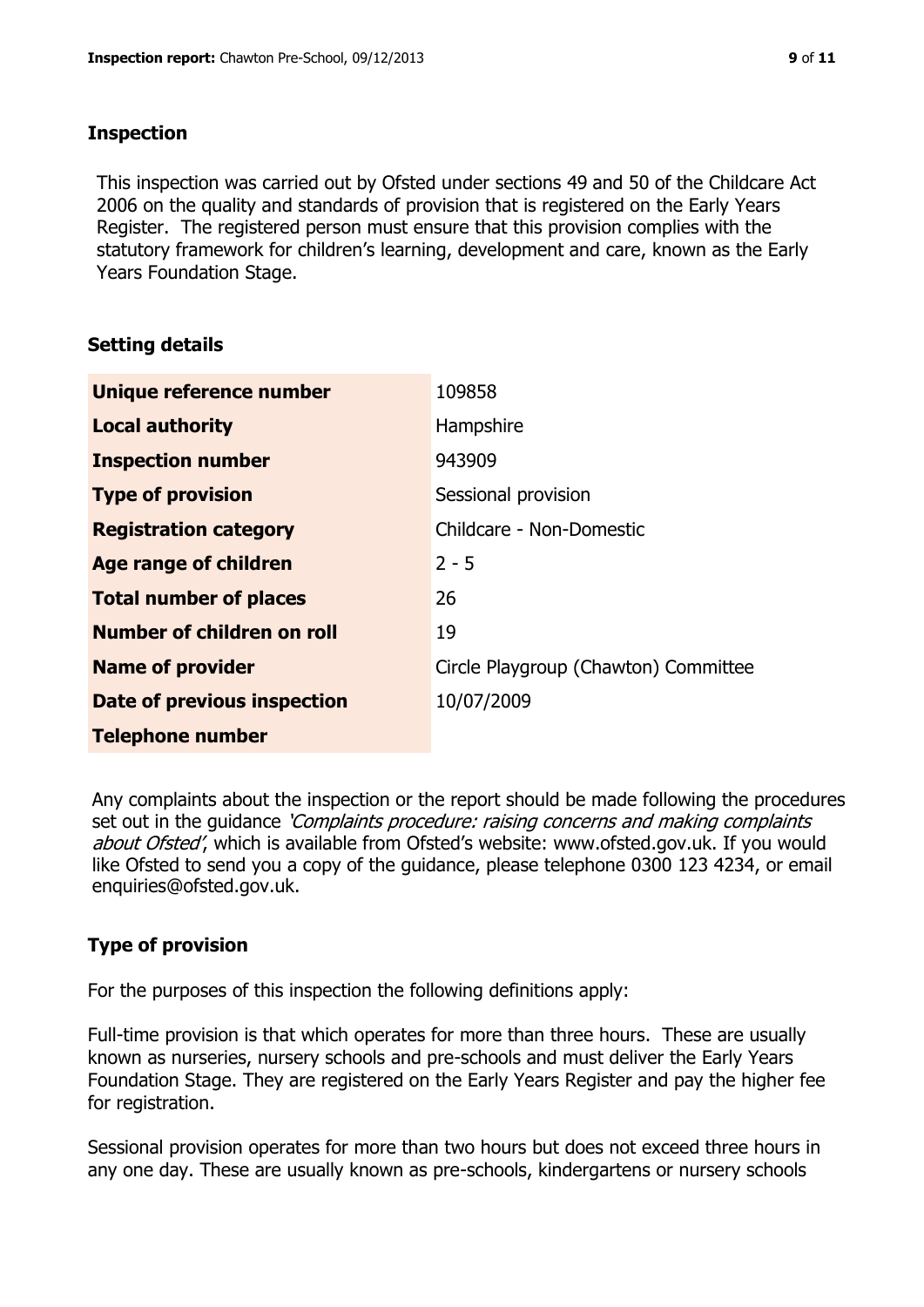and must deliver the Early Years Foundation Stage. They are registered on the Early Years Register and pay the lower fee for registration.

Childminders care for one or more children where individual children attend for a period of more than two hours in any one day. They operate from domestic premises, which are usually the childminder's own home. They are registered on the Early Years Register and must deliver the Early Years Foundation Stage.

Out of school provision may be sessional or full-time provision and is delivered before or after school and/or in the summer holidays. They are registered on the Early Years Register and must deliver the Early Years Foundation Stage. Where children receive their Early Years Foundation Stage in school these providers do not have to deliver the learning and development requirements in full but should complement the experiences children receive in school.